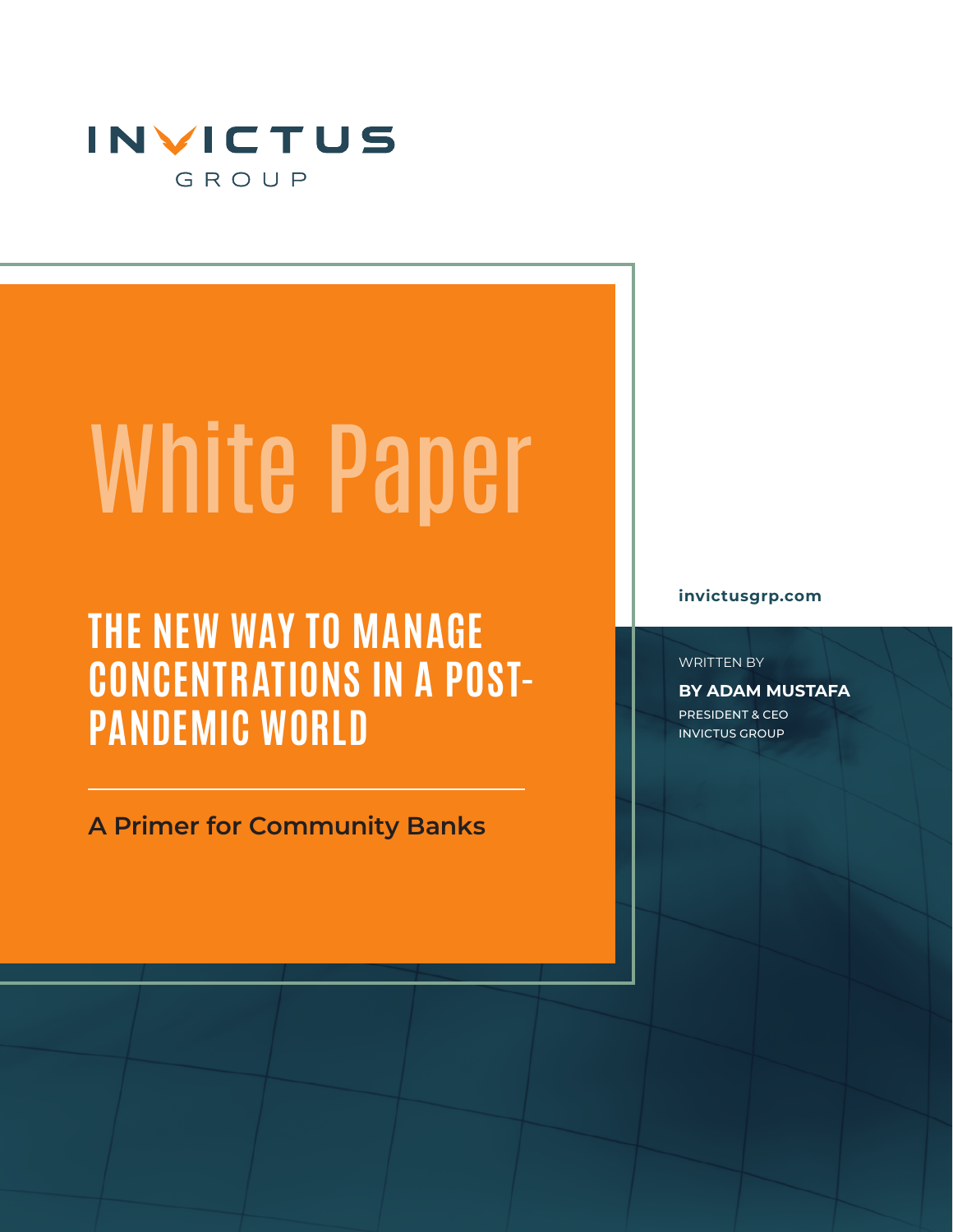

# The New Way to Manage Concentrations in a Post-Pandemic World: A Primer for Community Banks

#### By Adam Mustafa

PRESIDENT & CEO, INVICTUS GROUP

Concentration management is becoming a dynamic and data-driven process in the post-pandemic world. Community banks that have always managed their concentrations by simply throwing darts at a board will find themselves in the regulatory crosshairs if they don't adapt to the new paradigm. More importantly, their banks will be at a competitive disadvantage, missing opportunities to expand balance sheet capacity to drive earnings without having to raise additional capital or walking away from loans altogether. This white paper explains why and how concentration risk management is changing and why banks need to adopt Active Concentration Management now.

**Concentration management is becoming a dynamic and data-driven process."**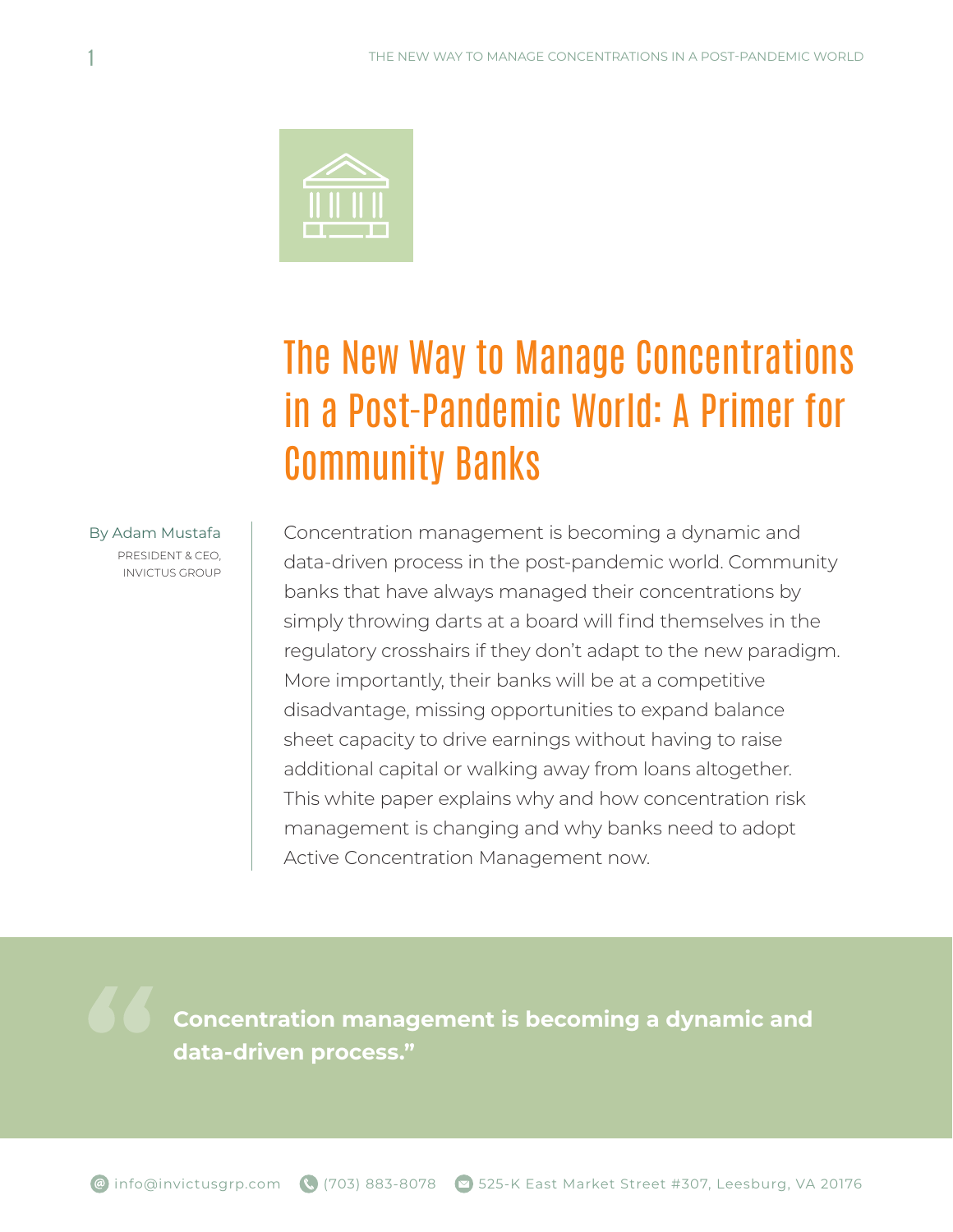## How the Pandemic Exposed Pitfalls in Traditional Concentration Risk Management

Most community banks have been conditioned to define a concentration based upon the 2006 interagency guidance regarding CRE and construction loans. That guidance emphasized the 300 percent and 100 percent of capital thresholds that have since guided the industry. Concentrations can include other segments besides CRE and construction. For example, agricultural banks are expected to group their Ag production and farmland loans together and measure their Ag exposure as a percentage of capital.

Regulators focus on how banks manage their concentrations for a simple reason: Excessive concentrations was a strong indicator of bank failure following the 2008 Financial Crisis. And this is true even if the individual credits within these buckets were soundly underwritten. As a result, regulators expect banks with concentrations to operate with an elevated level of risk management and capital planning infrastructure.

Perhaps the most important component of this infrastructure is the creation of policy limits and triggers relative to the size of the concentration in relation to the bank's capital. These limits and triggers, which together we will call thresholds, govern management actions to preserve capital in advance of stressed conditions. It's analogous to measuring one's cholesterol levels and making dietary changes if they are too high to hopefully preempt the development of a more serious condition such as heart disease.

Following the 2008 Financial Crisis, regulators ramped up the pressure on community banks to manage concentrations with rigor. Many banks became victims of MRAs and consent orders. While banks came a long way during this period, the 2020 pandemic revealed several critical pitfalls that have led to an overhaul in how concentrations are managed.

#### **PITFALL #1 – HOW CONCENTRATIONS ARE IDENTIFIED**

The first problem with pre-pandemic practices was the emphasis on identifying concentrations by loan categories. When the pandemic arrived, social distancing and lockdown policies created distortions in the economy that cratered certain industries such as transportation, retail, hospitality, and restaurants. Many community banks found that they had exposures to these industries across their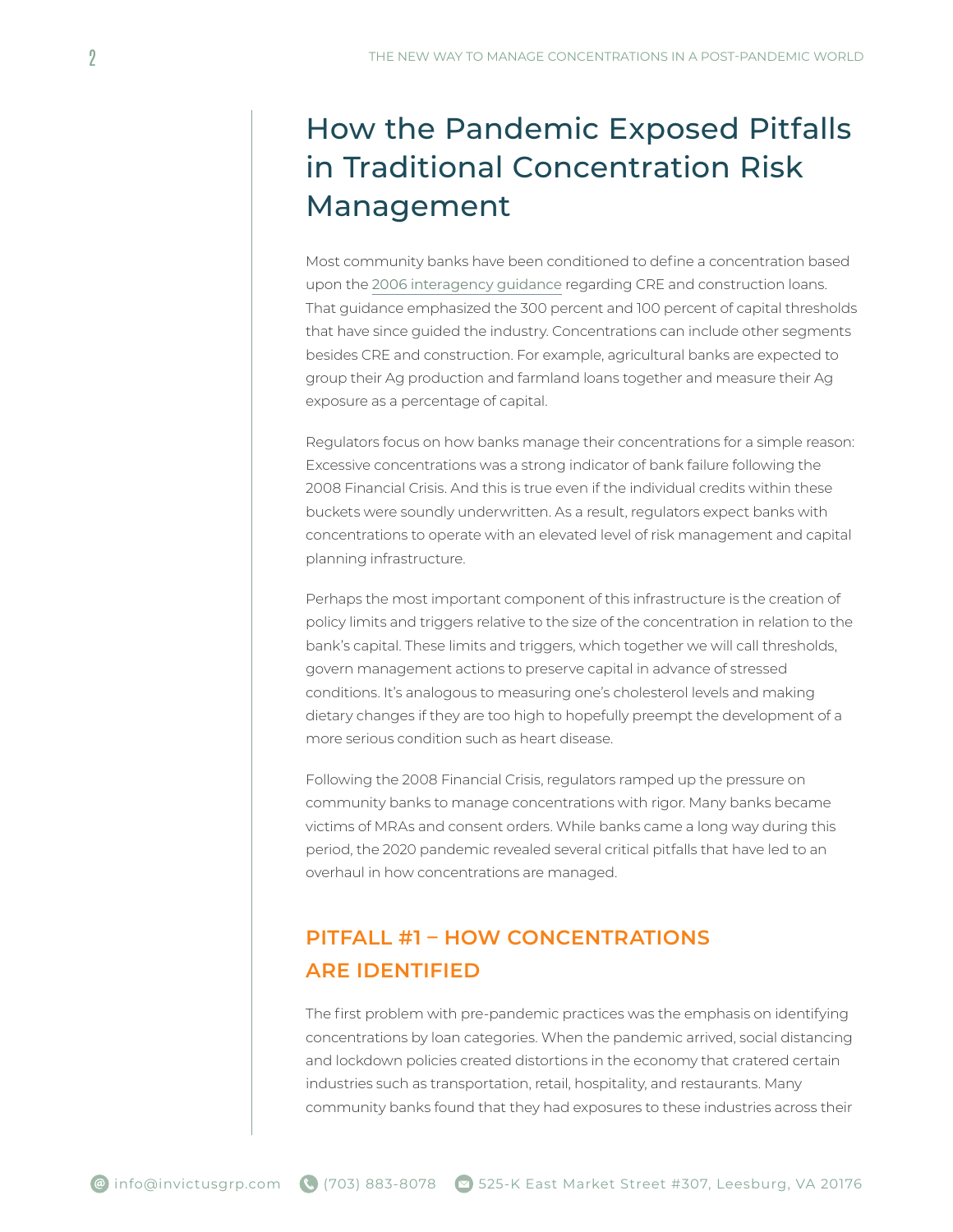loan portfolio, not just CRE. For example, a bank may have issued a C&I loan, an owner-occupied CRE loan (not counted in the 300 percent threshold from the 2006 interagency guidance), and perhaps a residential mortgage, to the owner of one of these businesses. In this situation, you have three loans to the same relationship that are all dependent on the same cash flow stream and liquidity, and yet none of them qualify as "CRE" per the 2006 guidance. As a result, it has become both critical and prevalent for many community banks to establish policy limits and triggers for industry exposures, not just loan categories.

Another problem is that not all CRE is considered equal. It has become increasingly important for banks to have policy thresholds determined at the property type and/or market level as well. A CRE loan for an industrial property used as a distribution center for online ordering that saw business boom from the pandemic has an entirely different risk profile than a CRE loan for an office building that became a ghost town during the pandemic and has critical tenant leases expiring in the next 12 months. Markets matter, too. A multifamily loan for an apartment building in an urban market that saw population flight during the pandemic would have a different risk profile than a loan to an apartment building in the suburbs or exurbs, which saw population growth during the pandemic.

**If a typical bank ever reached all or even some of its policy limits at the same time, it would be grossly undercapitalized."**

#### **PITFALL #2– HOW LIMITS AND TRIGGERS ARE DERIVED**

Most community banks have a policy limits sheet. That sheet may consist of only a few key loan categories, or it may include a hundred different types of loans that someone at one point dreamed up, most of which are immaterial and irrelevant to risk. On that sheet is a limit and possibly a trigger or two for each of these buckets. If you are a manager or director of a bank, have you ever asked yourself: "Who came up with these and how did they do it?" Often, the answer will blow your mind. In most cases, those triggers and limits were plucked out of thin air or based upon what another bank plucked out of thin air. And they were often done so 10 or more years ago by someone who may not even be with the bank anymore!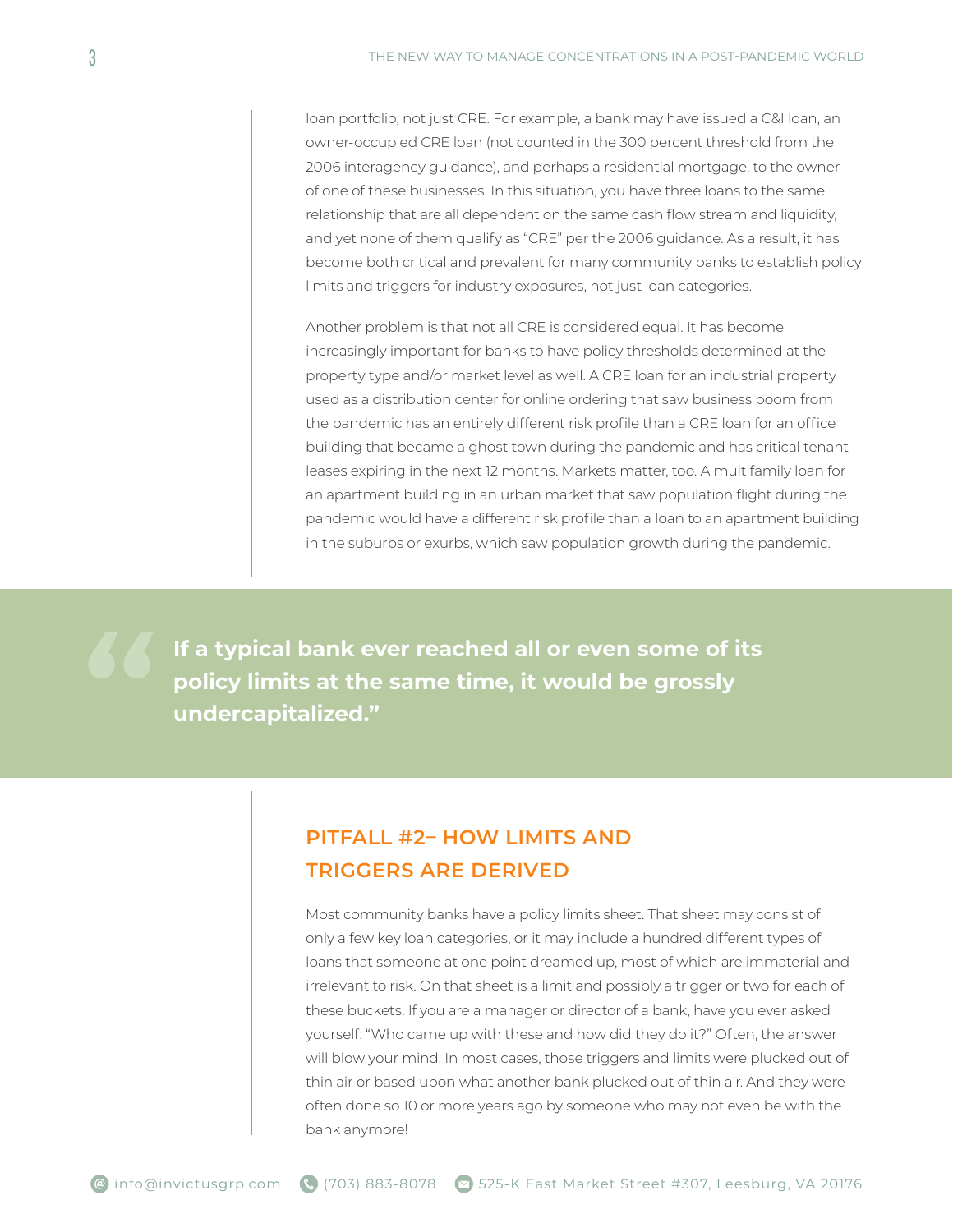Another problem – the policy limits do not add up to something realistic or meaningful. One bank we work with had a total CRE concentration limit of 500 percent, but if you added up the limits for all the various CRE property types in their sheet, it would add up to 800 percent. How does this make any sense?

Perhaps the biggest issue of all is that policy limits have been determined in a mutually exclusive environment without any trade-offs relative to other limits. If a typical bank ever reached all or even some of its policy limits at the same time, it would be grossly undercapitalized. Leveraging capital is one thing, but your bank may be double or triple counting capital on top of leveraging it when determining its concentrations. Again, this does not make any sense.

#### **PITFALL #3– FAILURE TO SYNC WITH THE BANK'S STRATEGIC PLAN**

Because limits were often determined in an arbitrary manner, it was common for banks to blow through their limits in areas that were experiencing high growth. However, approaching or exceeding a limit also created a problem because management and the board would be on the hook to do something about it. To preempt this problem, management would often go to the board and request an increase in the limit. **This shifts the pressure to the directors, who are supposed to provide oversight and act as stewards of the bank's capital**. Yet in most cases, boards would approve an increase to these limits, citing factors such as lack of historical losses, but without any trade-offs as consideration for the increase. And as we all know following the 2008 Financial Crisis, historical losses are not a good predictor of future performance in banking. In this case, the optics don't look great.

But I digress. Having to increase limits on even a semi-regular basis is a symptom of the real problem, which is that most banks fail to marry their concentration limits with their strategic plans. Strategic plans often call for growth in certain areas, and those areas can change over time. The post-pandemic economy will look very different than the pre-pandemic one, with certain industries far better positioned for growth than others. As a result, bank strategic plans will have to change dramatically relative to their pre-crisis plans.

**The post-pandemic economy will look very different than the pre-pandemic one, with certain industries far better positioned for growth than others."**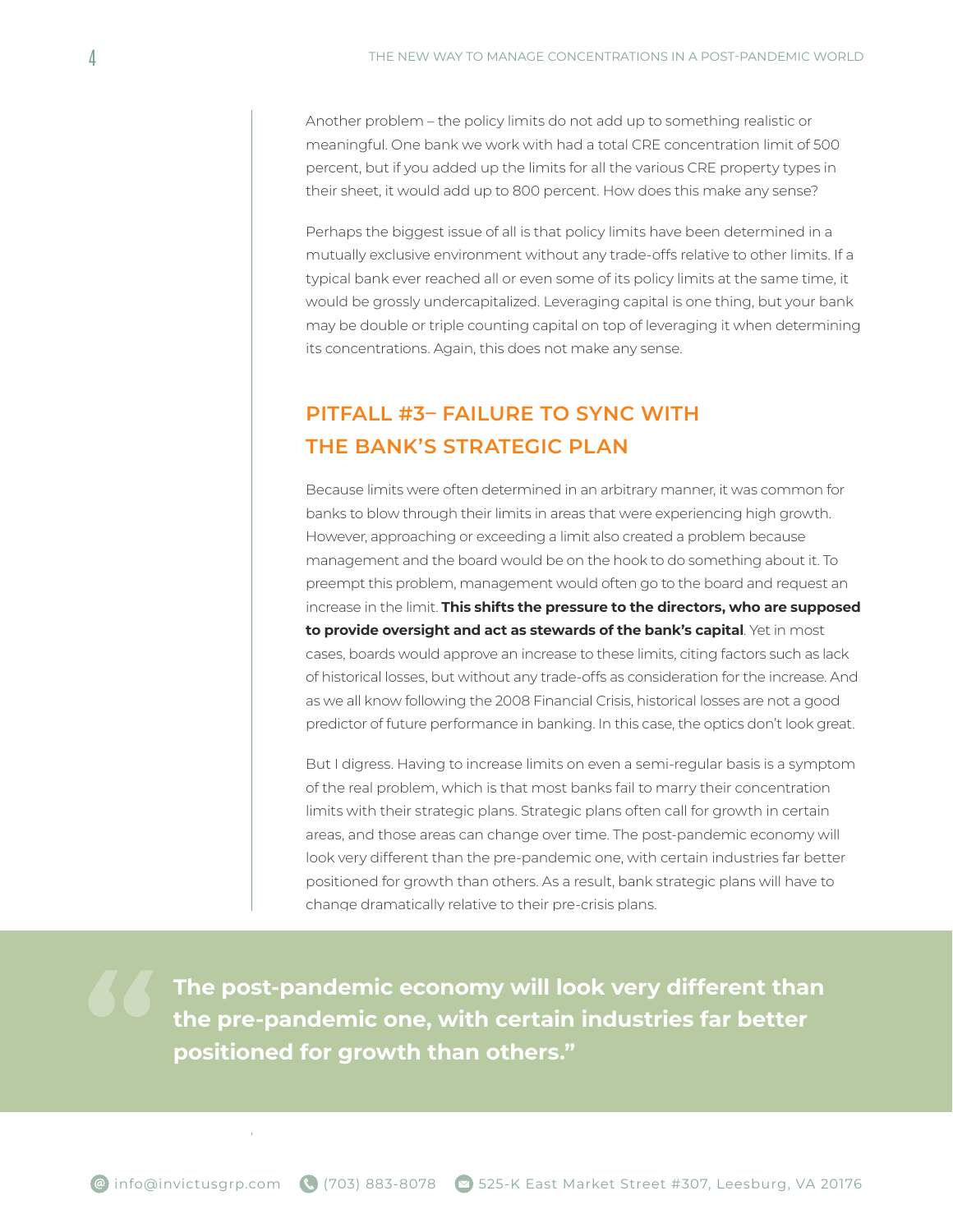Concentration limits and triggers should be aligned with the bank's strategic plan, and therefore need to also change. That means new concentrations at the industry level may need to be created, and many existing concentration limits should be altered. In some cases, limits need to be raised. But that should also mean that limits may need to be reduced as a trade-off.

That way, both management and the board are in a much better position because limits and triggers are being determined in conjunction with the strategic plan, and limits can be raised and reduced strategically.

#### **THE SOLUTION: ACTIVE CONCENTRATION MANAGEMENT (ACM)**

In response to the convergence of these issues, a new framework toward managing concentrations has emerged. It has a name, Active Concentration Management (ACM), and it involves a quantitative method to both identify concentrations and estimate their appropriate triggers and limits. The beauty of ACM is that it was designed to be a dynamic process that can be updated on a recurring basis.

It's also a process that seamlessly synchronizes with a bank's strategic plan, yet is agile, so it can easily adapt when those plans change. It's a process that accounts for all other limits so if added up, they can all be supported based upon an analysis of the bank's capital position. It supports the idea that a given loan could be counted in multiple buckets (a hotel loan would count toward both the Accommodation and Food Services concentration and the CRE concentration) without any confusion. It accounts for all possible trade-offs involving capital, so if a limit in one area is raised, it may need to be reduced in another. And that trade-off is not a simple "1 for 1" one, either; it considers the different risks inherent in each segment. Higher risk segments will require more capital to support them, so a 1 percent increase in such a category could require a 2 percent decrease in another segment that has less risk.

ACM also considers the diversion of capital for other activities. Planning a huge stock repurchase plan? There could be less capital as a result to support concentration limits, which may need to now be revised downward. Ditto with a capital raise that could increase limits. ACM also is a perfect tool to use to evaluate and plan for the most transformative transaction of them all, M&A. An acquisition can have a dramatic and overnight impact on a bank's concentration profile. ACM has the agility to readjust to all these moving parts with ease.

The ultimate goal of ACM is to allocate capital to all the various asset classes from a capacity standpoint, as well as any strategic decisions under consideration, without jeopardizing the safety and soundness of the bank.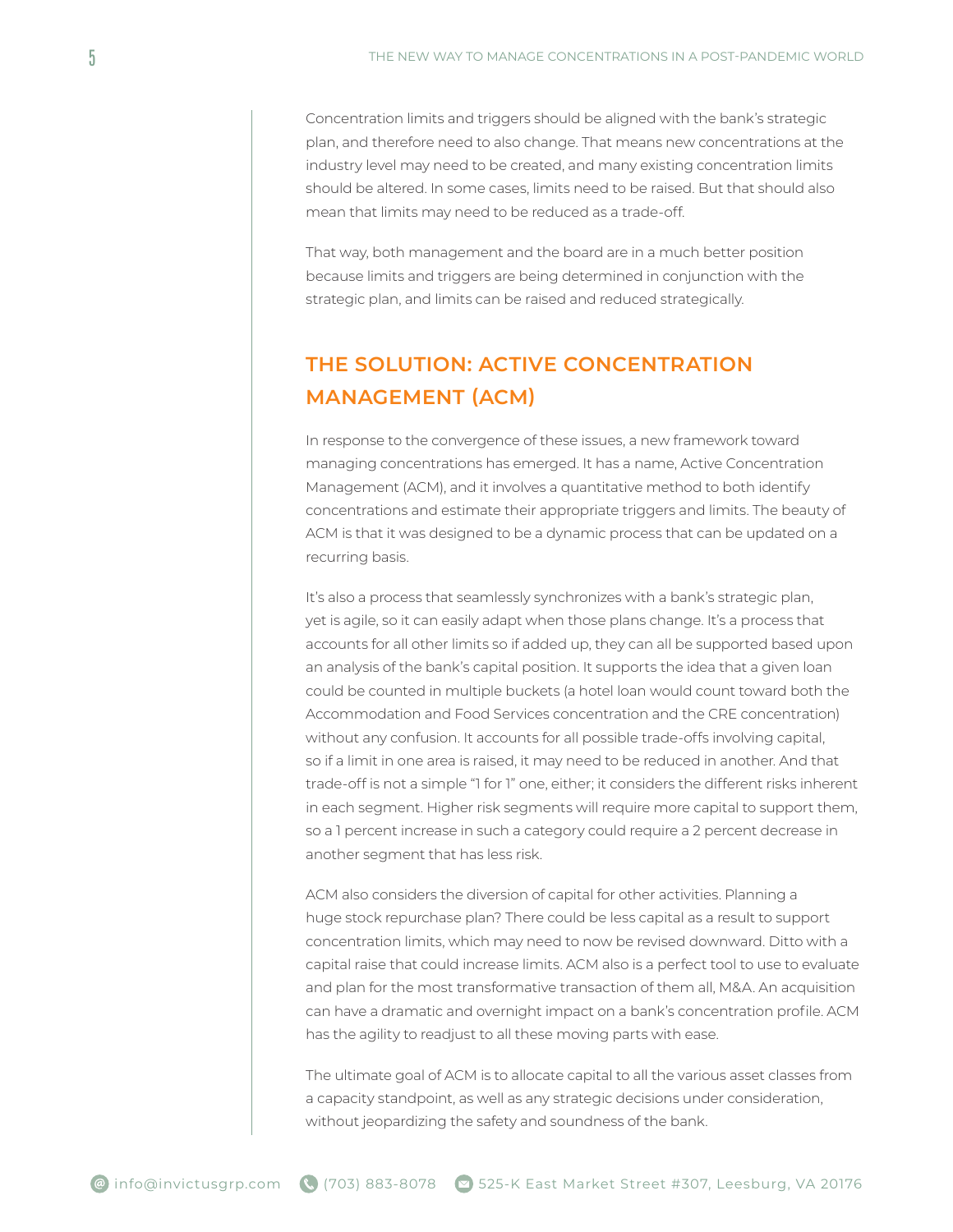#### **WRAP UP**

Concentration management is quickly evolving because of the pandemic. A new framework called Active Concentration Management has emerged that is far more dynamic and agile. It provides management with the tools to properly tailor concentration limits and triggers to its strategic plan and capital while also providing the Board of Directors with the appropriate intelligence to validate management's requests.

ACM concepts are not a regulatory requirement yet. However, those banks that wait to utilize ACM concepts until they are "required" will be making a mistake because regulators are increasingly expecting banks with concentrations to achieve the same objectives that ACM enables. But ACM's biggest benefit is the ability to optimize balance sheet capacity without impacting the bank's safety and soundness profile. It allows a bank to increase earnings without having to raise additional capital or walk away from holding loans on its balance sheet because of an arbitrarily determined internal threshold.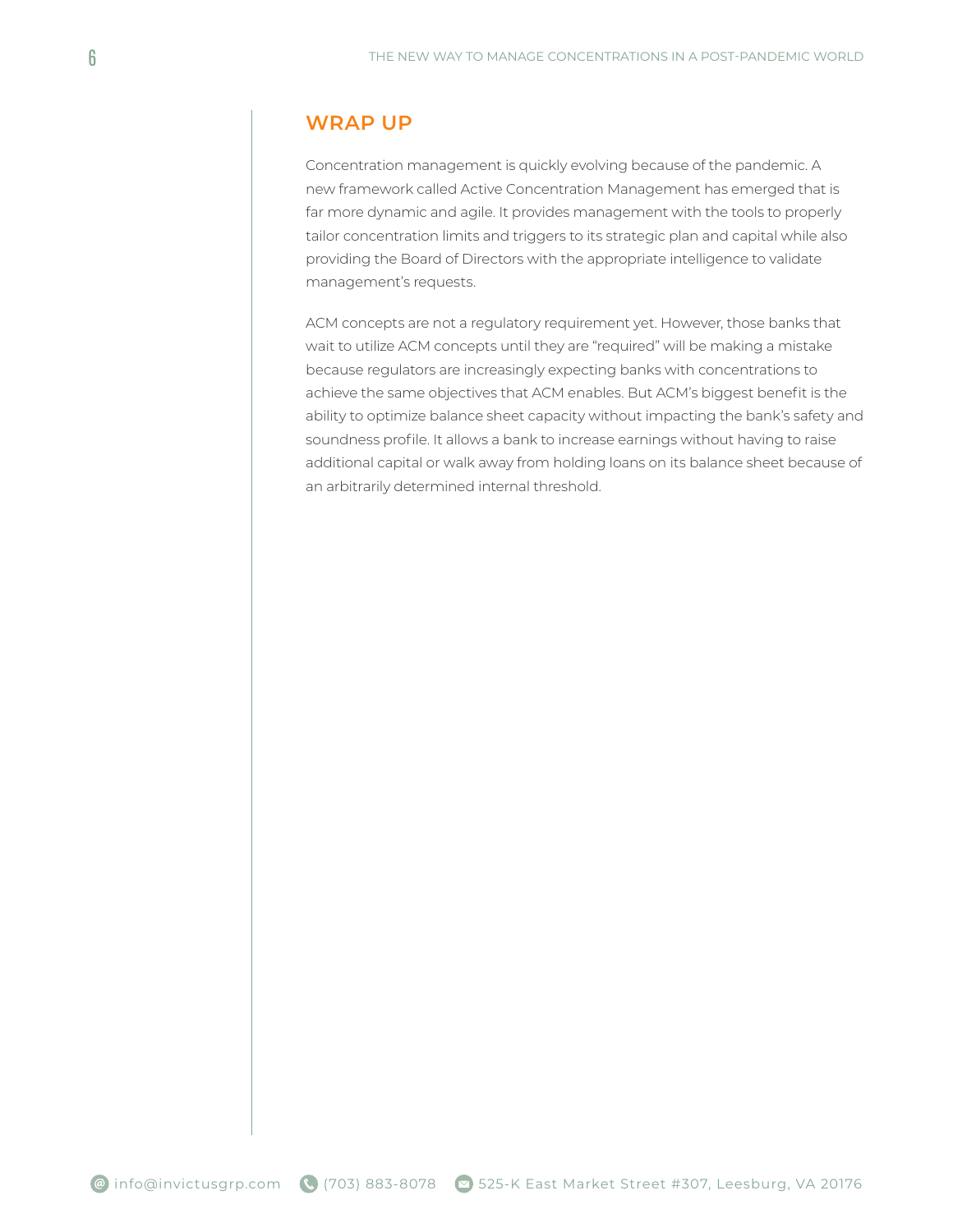### Resources for Further Reading

https://invictusgrp.com/2021/05/how-to-break-through-the-concentration-limitceiling/

https://invictusgrp.com/2021/05/the-business-case-for-dynamic-concentrationrisk-management/

https://invictusgrp.com/2021/04/how-the-pandemic-has-changed-the-natureof-managing-concentrations/

https://invictusgrp.com/2021/01/news-alert-regulatory-advice-on-what-banksshould-do-in-2021/

#### **REGULATORY GUIDANCE**

https://www.occ.gov/publications-and-resources/publications/comptrollershandbook/files/concentrations-of-credit/index-concentrations-of-credit.html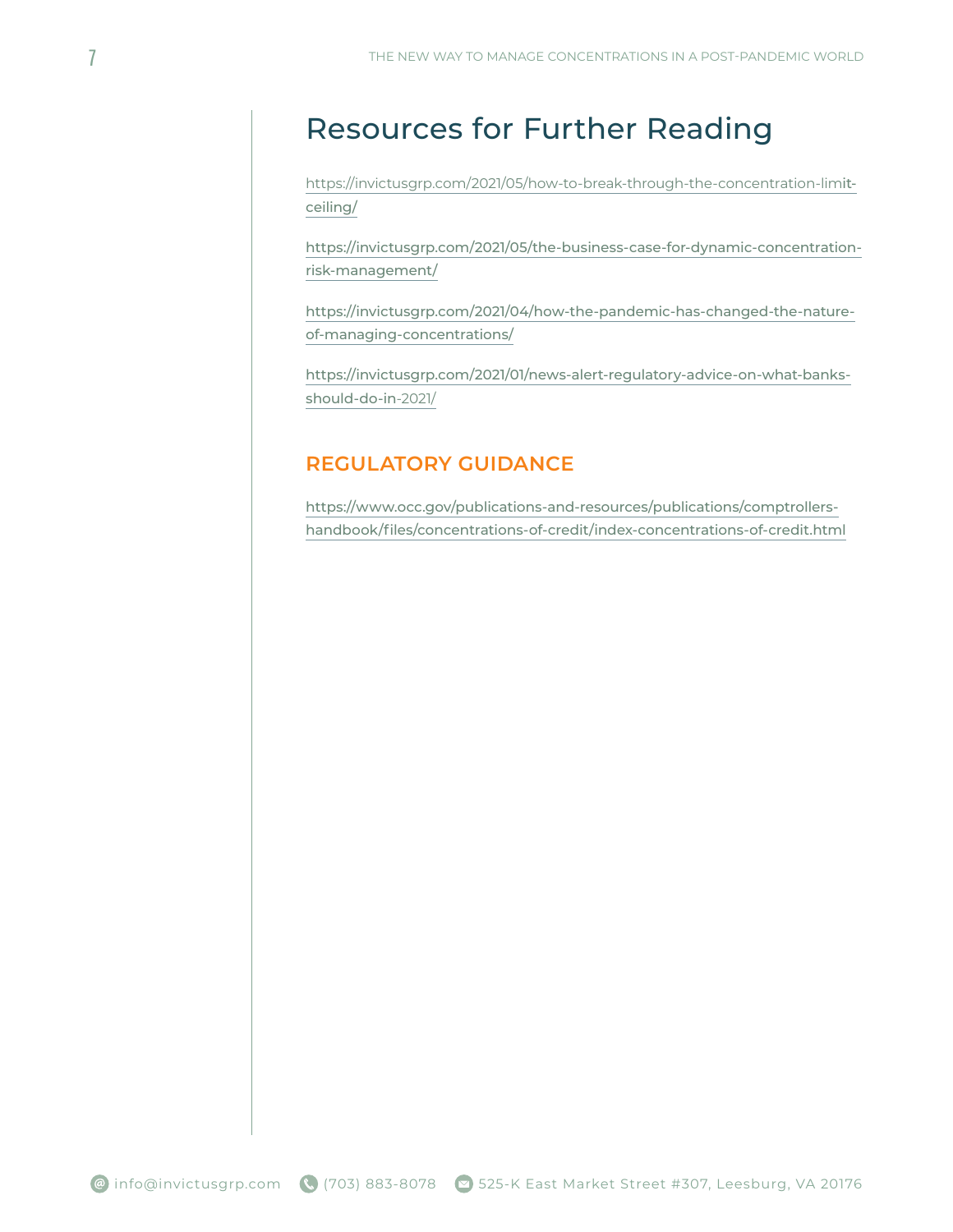#### **ABOUT THE AUTHOR**



Adam Mustafa PRESIDENT & CEO, INVICTUS GROUP

Adam Mustafa is a co-founder of the Invictus Group. He has overseen the design and implementation of fully customized capital stress testing, capital management, CECL, and strategic planning systems. He has also advised acquisitive and high growth banks, banks under enforcement actions, and de novos. Prior to joining Invictus, he had senior-level experience as a banker, financial services consultant, and corporate CFO, working at companies such as Secure Symbology Inc., BlueStone Capital, and Deloitte and Touche. He is frequently invited to speak on regulatory panels about CECL, concentration risk management and M&A. He has a BA from Syracuse University and an MBA from Georgetown University.

#### **TO GET STARTED ON ACM:**

**Invictus Group has developed groundbreaking software that enables banks to actively quantify their concentration limits in a manner that optimizes their capital and complies with the ACM framework. The software uses stress testing techniques to estimate the bank's excess capital and the capital "charge" for each loan segment. Banks can select segments of their portfolio they want to set limits for, and then see how it affects their excess capital in real time. This allows banks to optimize all their concentration limits with a click of a few buttons. Please email Adam Mustafa at amustafa@invictusgrp.com for more information.**